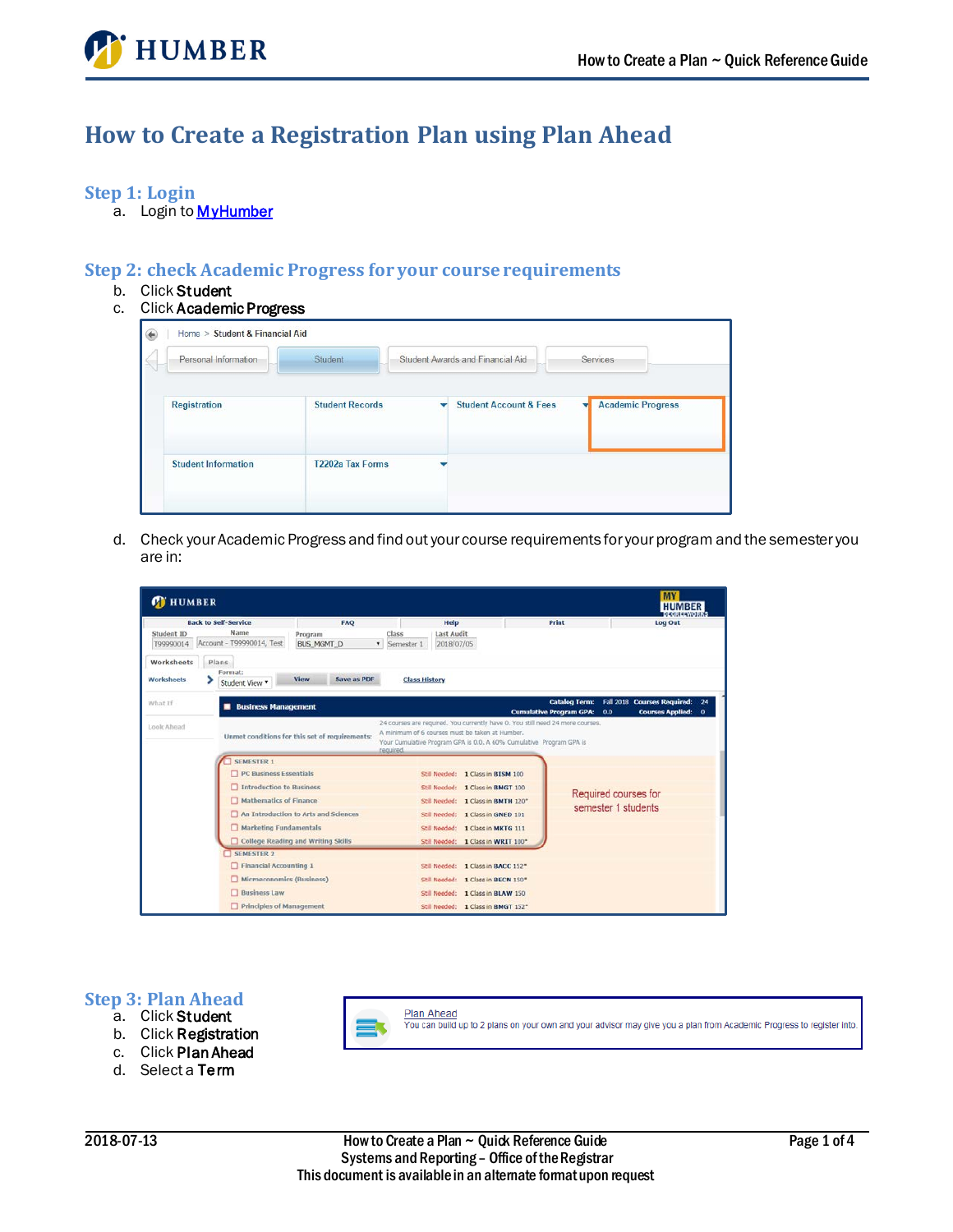

# **Step 4: Creating a New Plan**

|                                    | <b>Select A Plan</b>                                                                                                                                                                                                                                                    |
|------------------------------------|-------------------------------------------------------------------------------------------------------------------------------------------------------------------------------------------------------------------------------------------------------------------------|
| Click on "Create a New Plan"<br>a. | Plan Options you may be able to register into that you have created for this term: 0<br>Term: Fall 2018<br>You are allowed to create a maximum of 2 plans for your registration this term.<br><b>C</b> Create a New Plan<br><b>Number of Academic Progress Plans: 0</b> |
| Type in the "Subiect" and<br>b.    | Academic Progress Plans<br><b>Find Classes</b><br>Enter Your Search Criteria<br>Term:                                                                                                                                                                                   |

b. Type in the "Subject" and "Course Number" of a course requirement based on your Academic Progress, (Example: for BISM 100, type in BISM for Subject, 100 for Course Number), and then "Search".

| Enter Your Search Criteria<br>Term: |                                      |  |
|-------------------------------------|--------------------------------------|--|
| Subject                             |                                      |  |
| Course Number                       |                                      |  |
| Keyword                             |                                      |  |
|                                     | Search<br>> Advanced Search<br>Clear |  |
|                                     |                                      |  |
|                                     |                                      |  |
|                                     |                                      |  |
|                                     |                                      |  |

# **Step 5: Viewing Sections of a Class**

a. Click "View Sections" to see all scheduled sections of the course

| Academic Progress Plans<br><b>Find Classes</b>                                                           |                               |                         |                            |                               |              |
|----------------------------------------------------------------------------------------------------------|-------------------------------|-------------------------|----------------------------|-------------------------------|--------------|
| Search Results - 1 Courses<br>Term: Fall 2018 Subject: BISM-Business Info System Mgmt Course Number: 100 |                               |                         |                            |                               | Search Again |
| Title                                                                                                    | C Subject Description         | Course Number : C Hours | Description                |                               |              |
| PC Business Essentials                                                                                   | BISM-Business Info System 100 |                         | Technology has transforme. | Add Course<br>Q View Sections |              |
| Page 1 of 1         10   Per Page                                                                        |                               |                         |                            |                               | Records: 1   |

#### **Step 6: Section Details**

a. Check "Meeting Times" field for course details such as date, time and location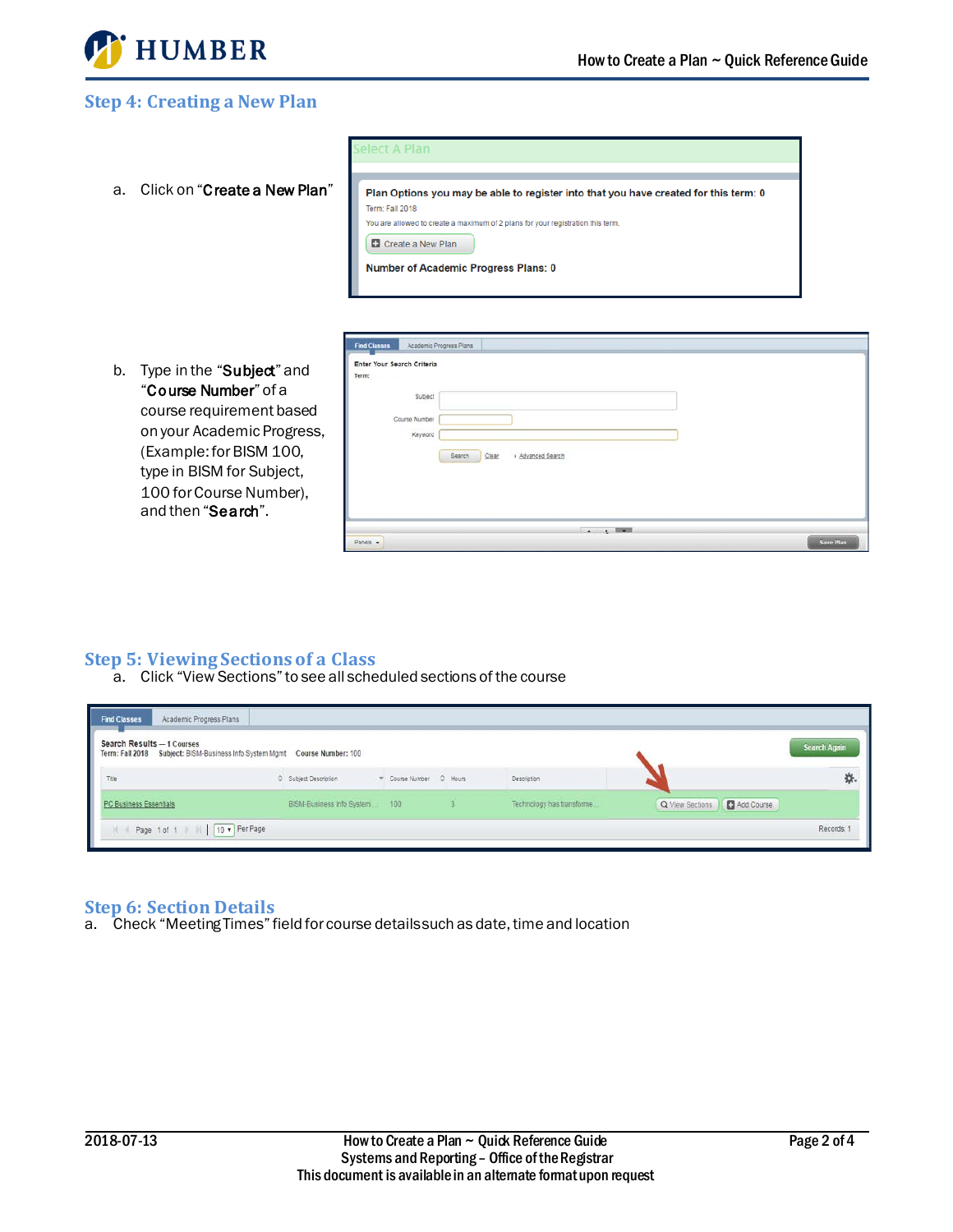

#### b. Select one of the sections by clicking the "Add" button

| Catalog Search Results                      | Search Results - 23 Classes<br>Term: Fall 2018 Subject and Course Number: BISM100 BISM-Business Info System Mgmt | Select one of the<br>sections by clicking "Add" |            |      |                                                                                                                                       |           |     |
|---------------------------------------------|------------------------------------------------------------------------------------------------------------------|-------------------------------------------------|------------|------|---------------------------------------------------------------------------------------------------------------------------------------|-----------|-----|
| PC Business Essentials<br>Laboratory        | <b>BISM</b>                                                                                                      | 100                                             | <b>OLC</b> | 2917 | SMTWTFS0415PM-06:00PMBuilding: Lakeshore - Building HE Lakeshor                                                                       |           | Add |
| PC Business Essentials<br>Laboratory        | <b>BISM</b>                                                                                                      | 100                                             | <b>DLD</b> | 2918 | SIMIT WITH SIDB:00 AM - 09:45 AM Building: Lakeshore - Building HE Lakeshor                                                           |           | Add |
| <b>PC Business Essentials</b><br>Laboratory | <b>BISM</b>                                                                                                      | 100                                             | <b>OLE</b> | 2919 | SIM TIW T F S 01:30 PM - 03:15 PM Building: Lakeshore - Building L Lakeshor                                                           |           | Add |
| PC Business Essentials<br>Laboratory        | <b>BISM</b>                                                                                                      | 100                                             | OLF.       | 2920 | $S$ M T W T F $\leq$ 10:45 AM - 12:30 PM Building: Lakeshore - Building L                                                             | Lakeshor  | Add |
| PC Business Essentials<br>Laboratory        | BISM                                                                                                             | 100                                             | OLG        | 2921 | SIMITIWT PIS 01:30 PM - 03:15 PM Building: Lakeshore - Building A Lakeshor                                                            |           | Add |
| PC Business Essentials<br>Laboratory        | <b>BISM</b>                                                                                                      | 100                                             | <b>ONA</b> | 2922 | S M T W T F S 08:55 AM - 09:45 AM Building: North - Building F Roon<br>SWITWITES - Building: None Room: None Start Date: 09/04/2018   | North Ca. | Add |
| PC Business Essentials<br>Laboratory        | BISM                                                                                                             | 100                                             | ONB        | 2923 | s w T w T F S 01:30 PM - 02:20 PM Building: North - Building F Roon<br>S MIT WITES - Building: None Room: None Start Date: 09/04/2018 | North Ca. | Add |
| PC Business Essentials<br>Laboratory        | BISM                                                                                                             | 100                                             | ONC        | 2924 | S M T W T F S 02:25 PM - 03:15 PM Building: North - Building J Room<br>SMTWTFS-Building: None Room: None Start Date: 09/04/2018       | North Ca. | Add |

- c. Click on the course title to view additional course information, such as:
	- i. Class Details
	- ii. Restrictions
	- iii. Prerequisites
	- iv. Fees, etc

#### Class Details for PC Business Essentials BISM-Business Info System Mgmt 100 ONF Term: 201830 | CRN: 9772 **Class Details** Not all restrictions are applicable. **Bookstore Links** Must be enrolled in one of the following Levels: **Course Description** Apprenticeship Program (AP)<br>Postsecondary (PS) Syllabus Must be enrolled in one of the following Academic Schools: Attributes The Business School (BU) Must be enrolled in one of the following Campuses: Restrictions North Campus (NO) **Instructor/Meeting Times** Enrollment/Waitlist Coreguisites Prerequisites **Mutual Exclusion Cross Listed Courses Linked Sections** Fees Catalog

# **Step 7: Saving a Plan**

Click "Save Plan" button located at the bottom of the page

Note: You will be able to create up to two plans

| Find Classes                                                                                | Academic Progress Plans |                   |                                                                                   |                 |        | <b>Name Your Plan</b>                                                          |       |                                                                     | $\infty$        |  |            |                                      |                |         |                    |    |
|---------------------------------------------------------------------------------------------|-------------------------|-------------------|-----------------------------------------------------------------------------------|-----------------|--------|--------------------------------------------------------------------------------|-------|---------------------------------------------------------------------|-----------------|--|------------|--------------------------------------|----------------|---------|--------------------|----|
| Catalog Search Results                                                                      |                         |                   | Search Results - 106 Classes<br>Term: Fall 2018 Subject and Course Number: GNED10 |                 |        | Plan Name                                                                      |       |                                                                     |                 |  |            |                                      |                |         |                    |    |
| Title:                                                                                      |                         | <b>C</b> Subject: | Course Number Section C CR                                                        |                 |        |                                                                                |       |                                                                     |                 |  |            | Campus                               |                |         |                    | 诶. |
| An Introduction to Arts and Sciences<br>Online                                              |                         | GNED              | 101                                                                               | <b>DWA</b>      |        |                                                                                | Close | Save                                                                |                 |  |            | None Start Date: 09/04/2018 Distance |                | Add     |                    |    |
| An Introduction to Arts and Sciences<br>GNED<br><b>101</b><br><b>DWB</b><br>4767<br>Online. |                         |                   |                                                                                   |                 |        | Salar With Building: None Room: None Start Date: 09/04/2016 Distance           |       |                                                                     |                 |  |            |                                      |                |         | Add                |    |
| An Introduction to Arts and Sciences<br><b>GNED</b><br>101<br><b>DWC</b><br>Online          |                         |                   |                                                                                   |                 | 4768   | EM TWTFF By Building: None Room: None Start Date: 09/04/2018 Distance<br>(Add) |       |                                                                     |                 |  |            |                                      |                |         |                    |    |
| An Introduction to Arts and Sciences<br><b>Online</b>                                       |                         | GNED              | 101                                                                               | <b>OWD</b>      | 4769   | ENTWITE - Building: None Room: None Start Date: 09/04/2018 Distance<br>(Add)   |       |                                                                     |                 |  |            |                                      |                |         |                    |    |
| <b>Ill</b> Schedule Details<br>Schedule                                                     |                         |                   |                                                                                   |                 |        |                                                                                |       | <b>Contract Contract Contract</b><br>Fill Fall 2018 Untitled Plan + |                 |  |            |                                      |                |         |                    |    |
| Class Schedule for Fall 2018<br>Sunday                                                      | Monday                  | Tuesday           | Wednesday                                                                         | <b>Thursday</b> | Friday | <b>Saturday</b>                                                                |       | Title                                                               | Details         |  | Hourt, CRN | Schedule Note                        |                | Status- | Action             |    |
| 30 <sub>m</sub>                                                                             |                         |                   |                                                                                   |                 |        |                                                                                |       | An introduction to A.                                               | GNED 101 3 4766 |  |            | Online                               | $+1$           | Pending | $Ad\alpha$ $=$     |    |
| 4 <sub>pm</sub>                                                                             |                         |                   | <b>BSW0</b>                                                                       |                 |        |                                                                                |       | - Introduction to Busi                                              | BMGT 100. 3     |  | 3031       | Classr.                              | $+$            | Pending | $Ad\sigma$ $*$     |    |
| 5pm                                                                                         |                         |                   |                                                                                   |                 |        |                                                                                |       | PC Business Essen. BISM 100. 3 2917                                 |                 |  |            | Labor.                               | $\overline{t}$ | Pending | $Ad\overline{o}$ = |    |
|                                                                                             |                         |                   |                                                                                   |                 |        |                                                                                |       |                                                                     |                 |  |            |                                      |                |         |                    |    |
|                                                                                             |                         |                   | Open and close bottom panels to display extra registration information.           |                 |        |                                                                                |       |                                                                     |                 |  |            |                                      |                |         |                    |    |